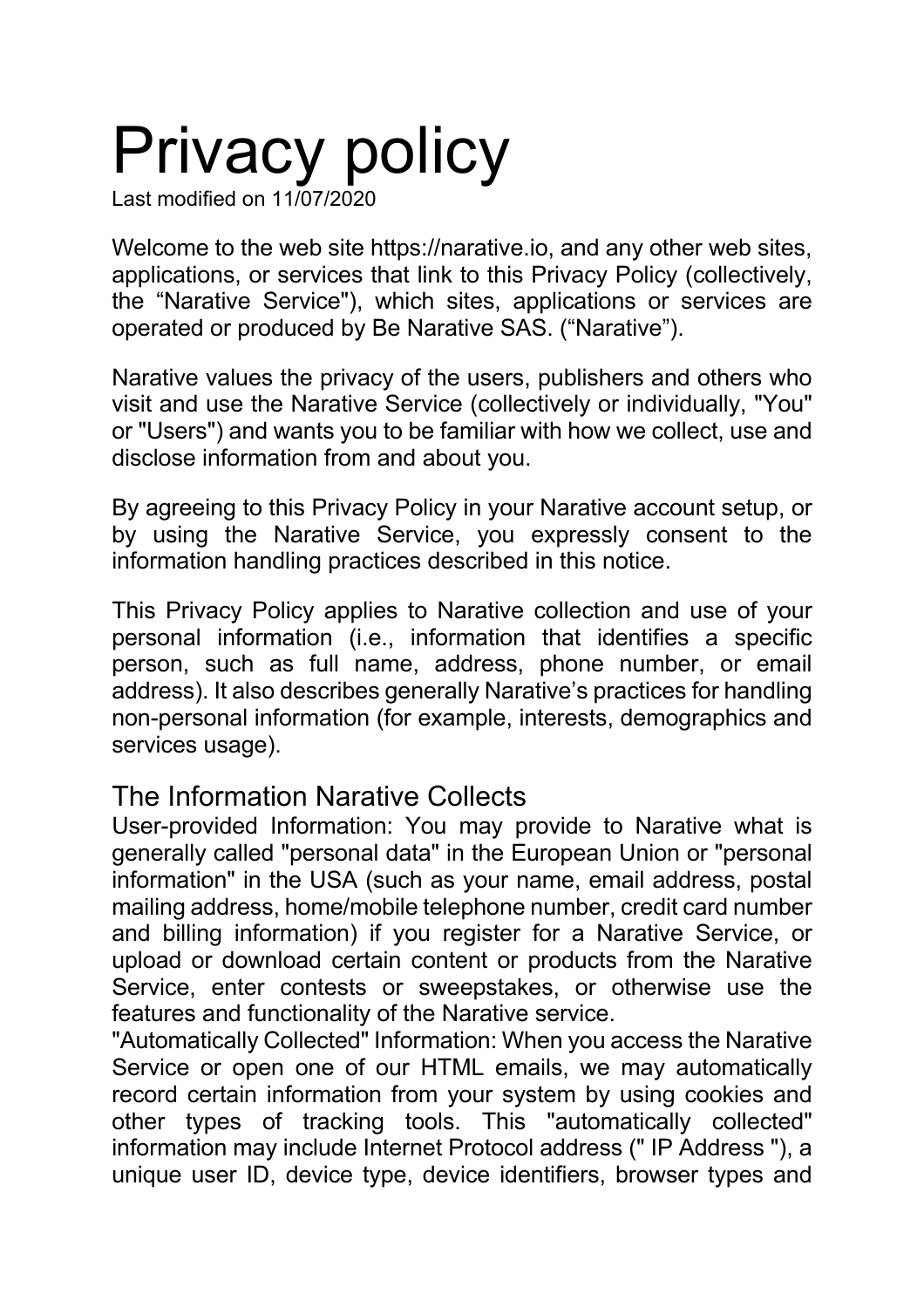language, referring and exit pages, platform type, version of software installed, system type, the content and pages that you access on the Narative, the number of clicks, the amount of time spent on pages, the dates and times that you visit the Narative, and other similar information. Depending on the law of your country of residence, your IP address may legally be considered personal information.

Information from Other Sources: We may obtain information, including personal information, from third parties and sources other than the Narative, such as advertisers. We also may obtain information, including personal information, from third parties such as social media or social network platforms for which you have explicitly connected to the Narative Service (e.g., information from YouTube using YouTube API Services, Twitch, Youtube, Smashcast, Mixer, or any other platform the Narative Service connects with). When you access the Narative Service through social media or social networks you are authorizing Narative to collect, store and use such information and content in accordance with this Privacy Policy. We may also obtain information from third parties such as social media or social network platforms regarding your use of such services, including information about your use of the content you choose to broadcast through the Narative Service. Please refer to privacy policy of the social media or social network platforms you use with Narative Service (for example to Google Privacy Policy for YouTube). If we combine or associate information from other sources with personal information that we collect through the Narative Service, we will treat the combined information as personal information in accordance with this Privacy Policy.

The Way Narative Uses Information If you submit personally identifiable information to us through the Narative Services, we use your personal information to operate, maintain and provide to you the general and personalised features and functionality of the Narative Service and to process any flagging activity or correspondence you send to us.

We do not use your email address or other personally identifiable information to send commercial or marketing messages without your consent or except as part of a specific programme or feature for which you will have the ability to opt in or opt out. However, We may use your email address without further consent for non-marketing or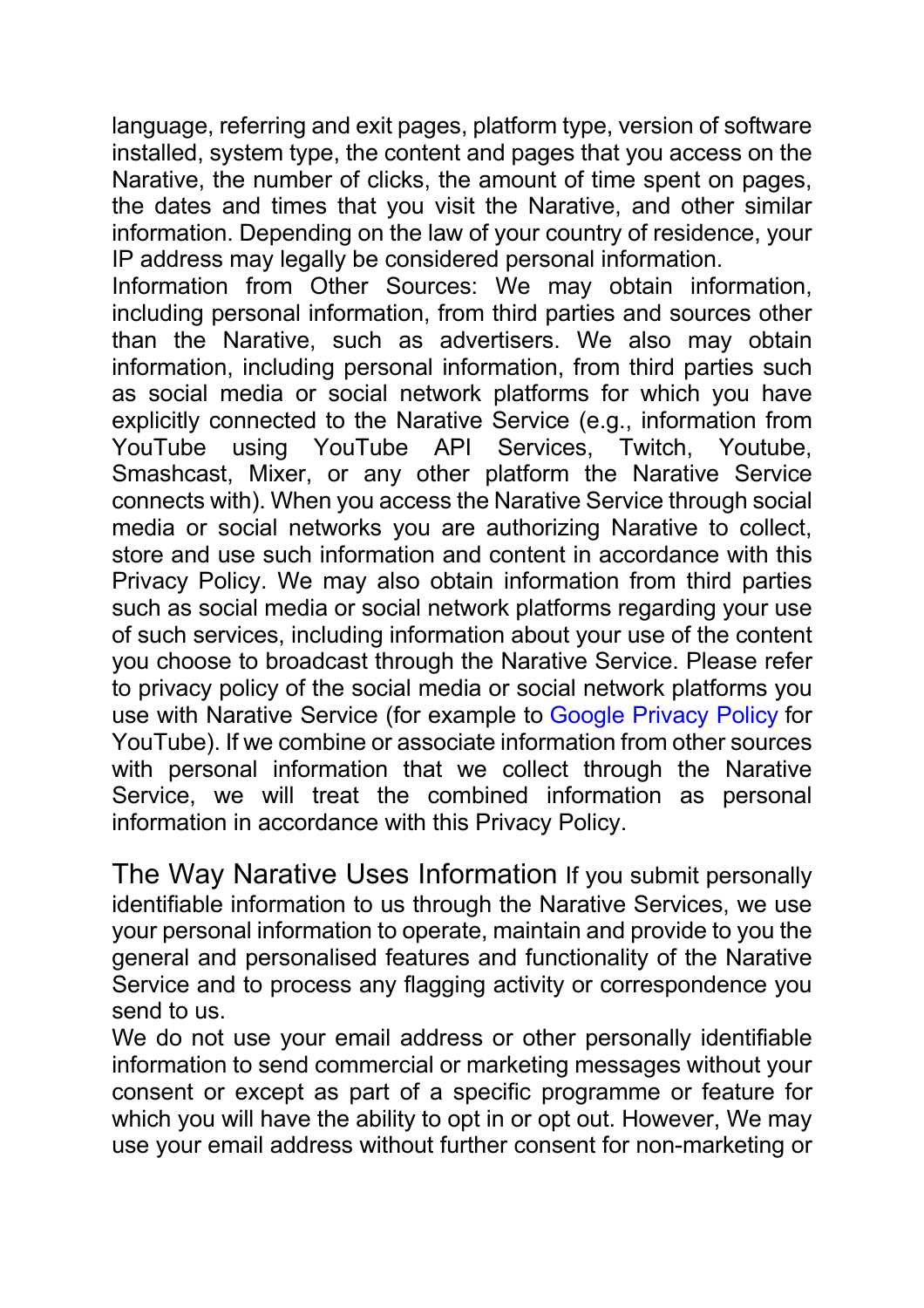administrative purposes (such as notifying you of major Narative Service changes or for customer service purposes).

We use both your personally identifiable information and certain nonpersonally identifiable information (such as anonymous user usage data, cookies, IP addresses, browser type, clickstream data, etc.) to improve the quality of the Narative Service and to create new features, promotions, functionality and services by storing, tracking, analysing and processing user preferences and trends, as well as user activity and communications.

To facilitate the Narative Service, we obtain and use the stream channel name and key from each platform you have connected to the Narative Service.

We may use your connected account's information and applicable permission to perform actions such as, but not limited to: "connecting", "subscribing", "following", or "liking" only to or on the official Narative accounts associated with your connected social media or social network platform.

We use cookies and log file information to: monitor aggregate metrics such as total number of visitors, pages viewed, etc.; and (e) track your entries, submissions and status in promotions or other activities.

Additional policies. By connecting any account to Narative you agree to privacy policies of the corresponding media or social network platform:

- YouTube Google Privacy Policy, Revoking access
- Facebook Facebook Privacy Policy
- Twitch Twitch Privacy Policy

The list above is for your reference only, if you cannot find the media or social network platform you have connected to Narative in this list, please visit their website for the Terms of use and Privacy Policy.

### When Narative Discloses Information

Narative does not share your personal information with other organizations for their own marketing or promotional uses without your prior express consent.

Narative may disclose Automatically Collected and other aggregate non-personal information with interested third parties to assist such parties in understanding the usage and demographic patterns for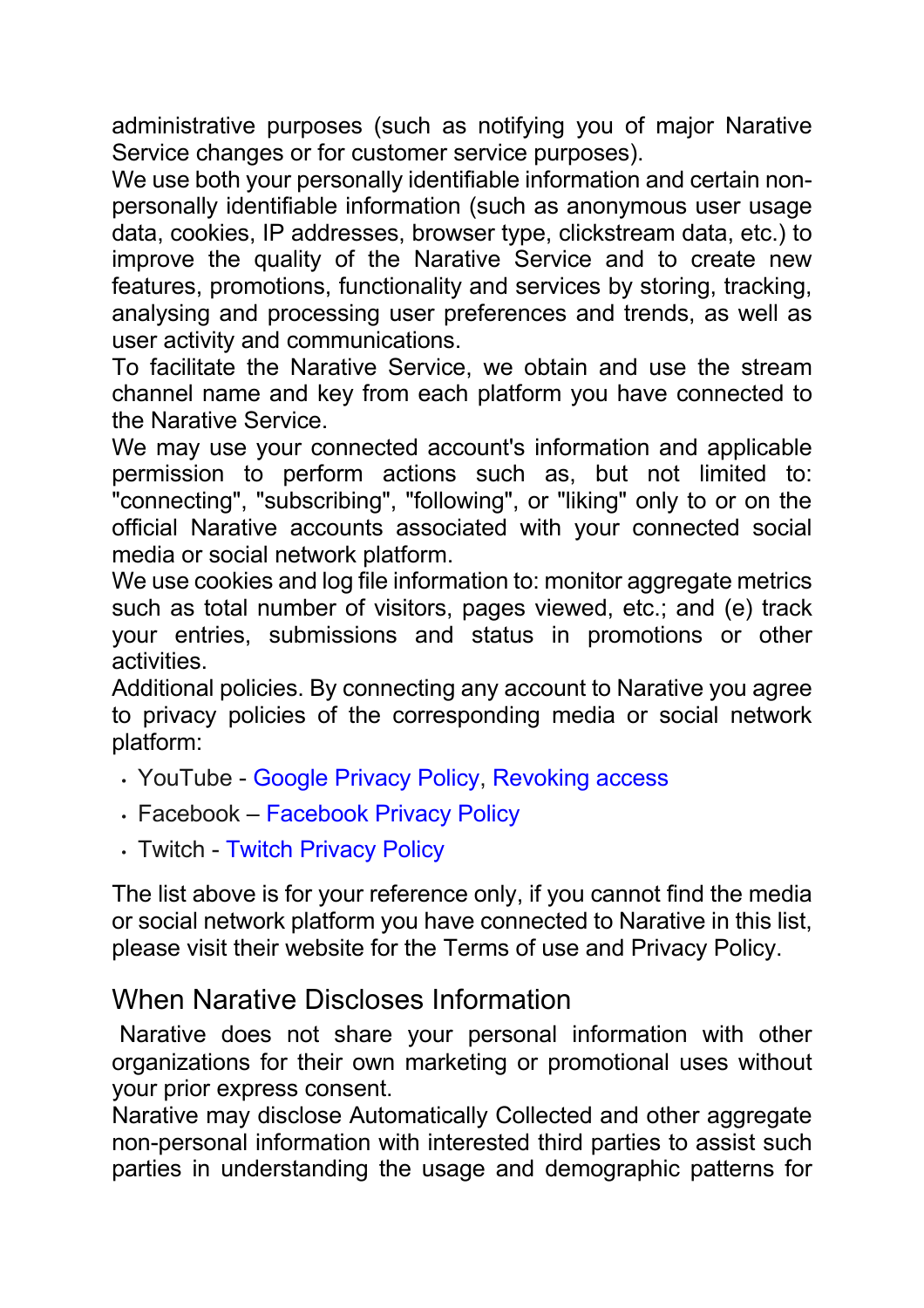certain programs, content, services, advertisements, promotions, or other functionality of Narative.

We may disclose both personal and non-personal information to service providers working on our behalf to: provide web site hosting, maintenance, and security services; fulfill orders; analyze data and create reports; offer certain functionality; and assist Narative in improving the Narative and creating new services features. We require that these parties process such information in compliance with this Privacy Policy, we authorize them to use the information only for the purposes for which it is provided to them, and we require these parties to use reasonable confidentiality measures.

Narative may disclose User information if we believe in good faith that such disclosure is necessary to comply with any State laws (such as National Copyright law) or other applicable laws around the world (for example, in the country of your residence); or respond to a court order, judicial or other government subpoena, or warrant in the manner legally required by the requesting entity.

Narative also reserves the right to disclose User information that we believe, in good faith and after making reasonable inquiries, is appropriate or necessary to take precautions against liability to Narative; protect Narative from abusive, fraudulent, or unlawful uses; to investigate and defend ourselves against third-party claims or allegations to protect the security or integrity of the Narative Service; or to protect the rights, property, or personal safety of Narative, our Users, or others. We will notify you of these disclosures if we reasonably think we can do so legally and without harming the purpose of the disclosure.

#### Your Choices

You may, of course, refuse to submit personally identifiable information through Narative service.

However Narative features may, for authentication purposes, require you to sign up. The privacy notices of those services govern the use of your personal information associated with them.

You may update or correct your personal profile information and email preferences at any time by visiting your account profile page.

#### How Narative Uses Cookies

Like many other sites on the Internet, Narative uses cookies—small text files containing a string of alphanumeric characters. Narative